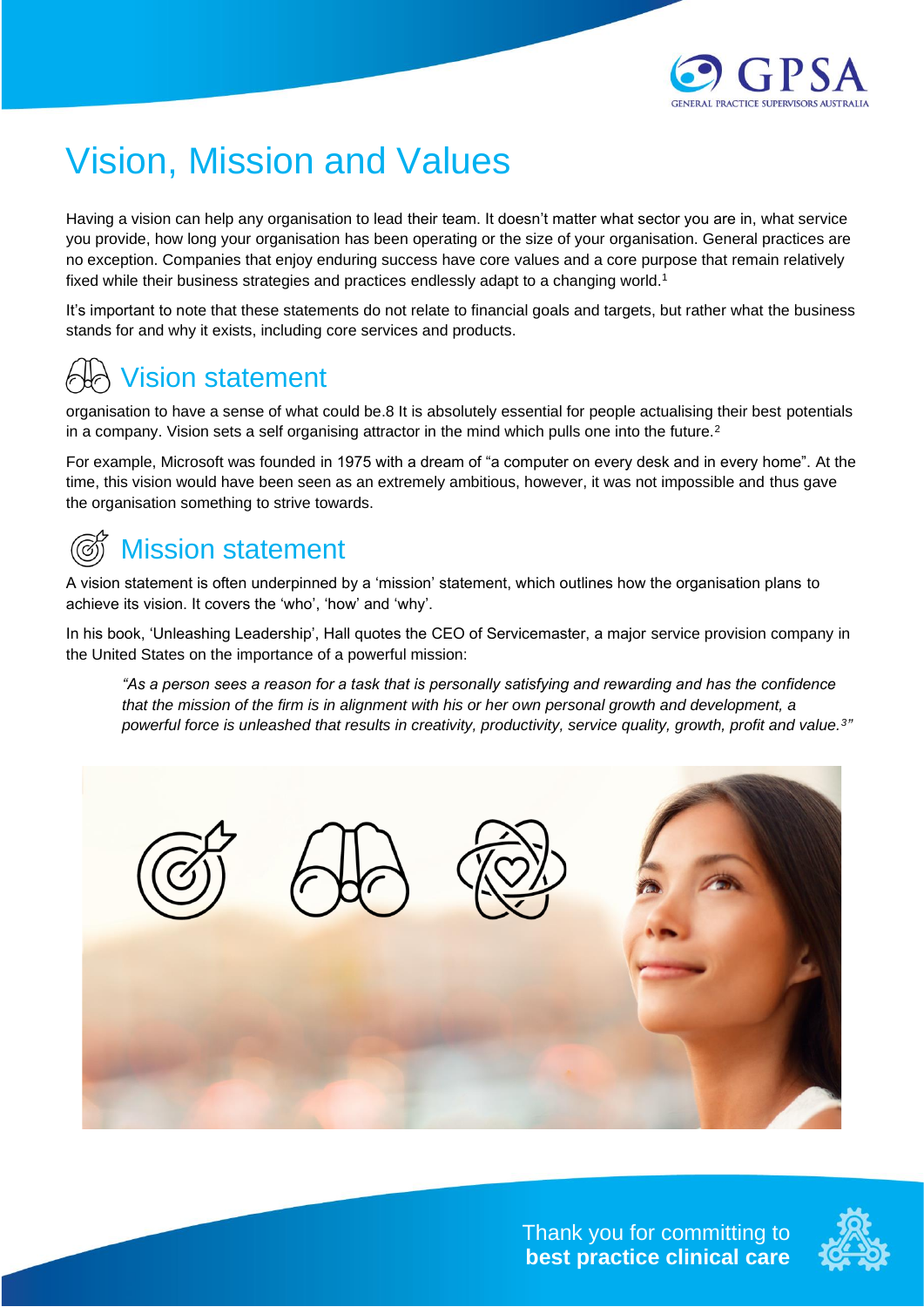

# Values

The third step in defining the vision and mission of your organisation is to develop a set of values. These will act as the principles that will guide the organisation and its team's actions and behaviours when carrying out its mission to achieve the vision.

Values are important because they give meaning to our lives, and meaning drives motivation. Higher order values such as beauty, justice, truth, fairness, contribution, trust, innovation, excellence openness, learning, discovery, create the higher motivational states for employees. The higher motivation occurs when employees receive through their work what Abraham Maslow<sup>4</sup> describes as "meta-pay" – working for compensation in terms of satisfaction

and fulfilment of higher level needs wants and values – compensation that money cannot buy.

These meta-motivational values motivate people to authenticity and honesty, to be caring and supportive, to believe in themselves and others, and to create structures for a meaningful life and society and in their working environment.

#### **EXAMPLE VISION, MISSION AND VALUES: AMNESTY INTERNATIONAL**

**Vision:** "A world in which every person enjoys all of the human rights enshrined in the Universal Declaration of Human Rights and other international human rights instruments."

**Mission**: "In pursuit of this vision, Amnesty International's mission is to undertake research and action focused on preventing and ending grave abuses of these rights."

**Core values:** International solidarity' effective action for the individual victim, global coverage, the universality and indivisibility of human rights, impartiality and independence, and democracy and mutual respect.

"The very essence of leadership is that you have to have a vision. It's got to be a vision you articulate clearly and forcefully on every occasion. You can't blow an uncertain trumpet."

– Reverend Theodore Hesburgh

### How to develop your vision, mission and values

Creating a vision, mission and values for your practice can be an inspiring and bonding experience for your team. There are no rules for how you do it, but it usually works best by getting your team together and asking for their thoughts.

Here's some pointers to get the discussion going:

- Why did they choose to work at the practice? What sets it apart from other practices? Why do they feel proud to work there? How can the practice do better?
- What is their vision for the practice? What's the optimal scenario?
- How do they achieve this optimal scenario? What do they need to do every day? Who do they need to work with to do it?
- What standards and behaviours do they need to set for themselves and expect to see in their colleagues in order to reach their vision? What is not negotiable?

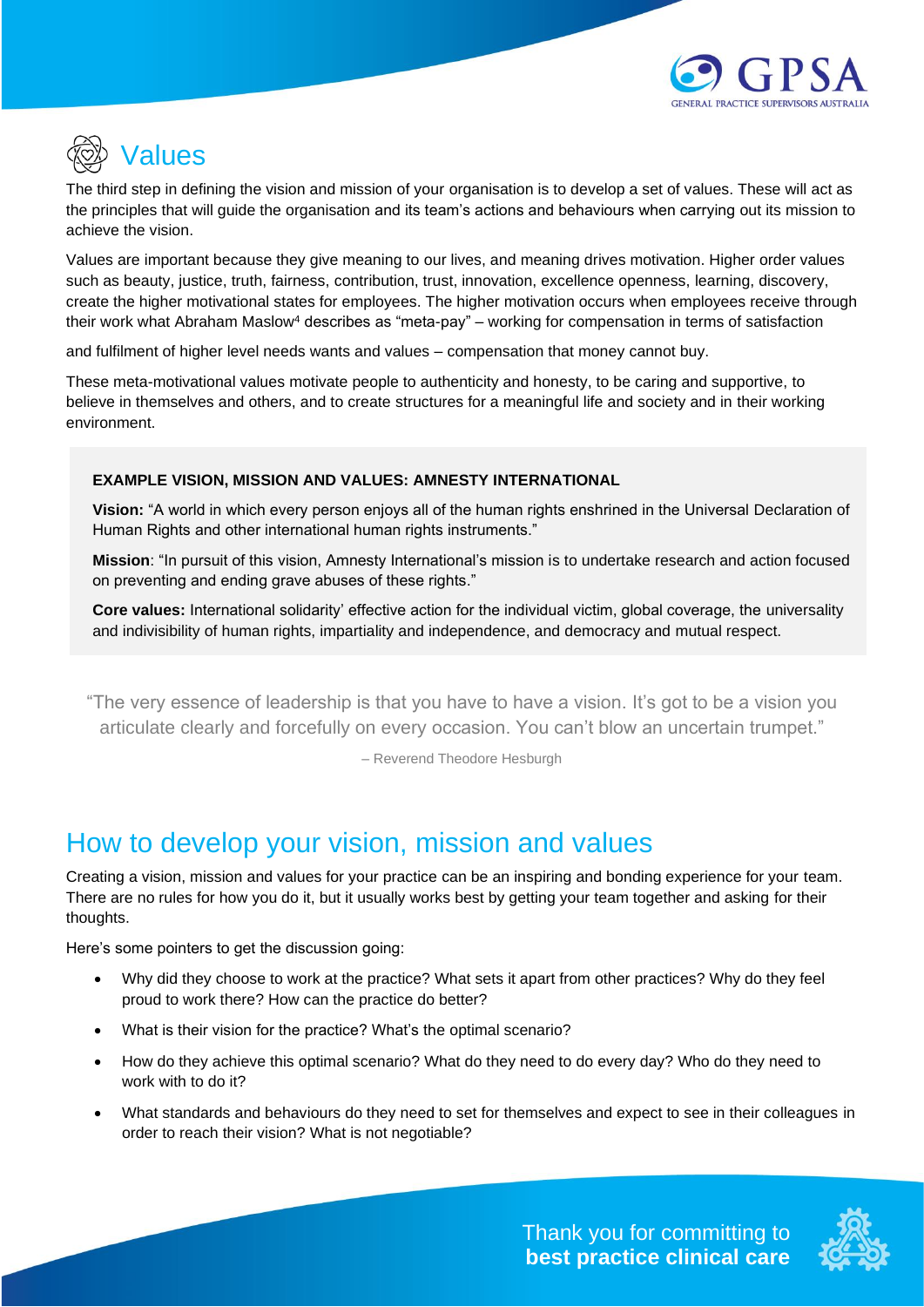

### **TABLE 1: VISION, MISSION AND VALUES ATTRIBUTES**

| <b>Vision</b> |                                           | <b>Mission</b> |                                                                                               | Values |                                                                               |
|---------------|-------------------------------------------|----------------|-----------------------------------------------------------------------------------------------|--------|-------------------------------------------------------------------------------|
|               | Defines the future you want<br>to create. | 1.             | Must be short, precise and<br>easily understood.                                              |        | 1. Needs to be linked to a<br>behaviour and applicable to<br>day-to-day work. |
| 2.            | Is not a prophecy.                        | 2.             | Describes the who, how<br>and why.                                                            | 2.     | Guides decision-making.                                                       |
| 3.            | Is a rallying call to team<br>members.    | 3.             | Must be brought to life each<br>day as you apply it's<br>principles when making<br>decisions. | 3.     | Should eventually become<br>part of the culture.                              |

Adapted from makeadentleadership.com

"We aim to maintain the family atmosphere of a small regional GP practice and work actively towards this with our social program, ongoing education of all staff about important issues (Brodie's Law, Confidentiality, Working with difficult patients)."

– Dr Ashley Hayes, GP Supervisor and Medical Educator at Creswick Medical Centre, Victoria

| <b>Vision</b> |                                                                          | <b>Mission</b>                                                                                                                                                 | <b>Values</b>                                                                                                                                                                                                                                     |  |  |
|---------------|--------------------------------------------------------------------------|----------------------------------------------------------------------------------------------------------------------------------------------------------------|---------------------------------------------------------------------------------------------------------------------------------------------------------------------------------------------------------------------------------------------------|--|--|
| 1.            | For patients and their<br>families to live long and<br>healthy lives.    | To inspire Mallee District<br>residents to make positive<br>health changes to their lives<br>through focused care and<br>tailored education that<br>resonates. | <b>Equality</b> – all patients are equal.<br>Affordability – anyone who comes to<br>this practice will receive care.<br>Adaptability - we go beyond a<br>one-size-fits-all approach.                                                              |  |  |
| 2.            | Be the most trusted and<br>reputable family-run<br>practice in Victoria. | To heal, nurture and comfort<br>through clinical excellence<br>and personal sincerity. Work<br>with local healt professionals<br>to provide seamless service.  | <b>Personable</b> – we see the person<br>not the illness.<br><b>Excellence</b> – pursued for all patients.<br><b>Inclusivity</b> $-$ our clinic is our<br>patient's clinic.                                                                       |  |  |
| 3.            | Provide the best care for<br>everyone, always.                           | To provide and maintain<br>clinical excellence and make<br>daily personal and team<br>contributions to best practice<br>standards.                             | <b>Creativity</b> – we seek and are open to<br>new ways to provide best care.<br><b>Continuous learning</b> – we regularly<br>improve our knowledge and learning to<br>benefit patients.<br><b>Equality</b> – all patients receive equal<br>care. |  |  |

#### **TABLE 2: EXAMPLE VISION, MISSION AND VALUES IN GENERAL PRACTICE**